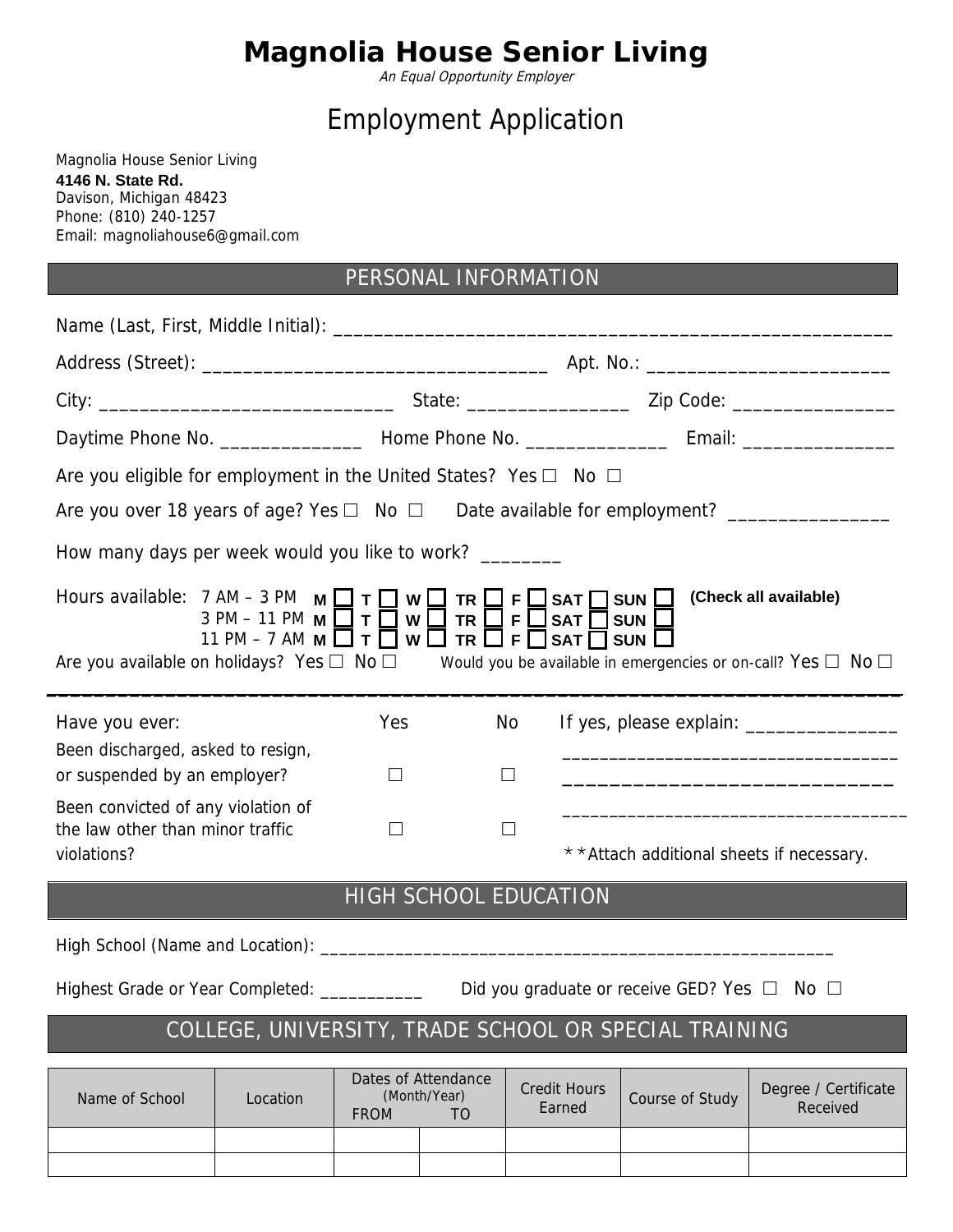| Trade School / Special<br>Training               |  |  |  |
|--------------------------------------------------|--|--|--|
| Trade School / Special<br>Training               |  |  |  |
| Your name, if different, while attending school: |  |  |  |

Your name, if different, while attending school:

### LICENSURE, CERTIFICATION, REGISTRATION

| License, Certification<br>or Registration | <b>Number</b> | Date Received | <b>Expiration Date</b> | <b>State Licensing</b><br>Agency |
|-------------------------------------------|---------------|---------------|------------------------|----------------------------------|
|                                           |               |               |                        |                                  |
|                                           |               |               |                        |                                  |

**Employment Record:** Beginning with your most recent employment, including military service, list and describe your work experience. If needed, attach additional sheets, using the same format as on this application. Resumes may be attached to provide additional information.

٦

| May we contact this employer? Yes $\Box$ No $\Box$ |              |                                                                                                                                |
|----------------------------------------------------|--------------|--------------------------------------------------------------------------------------------------------------------------------|
|                                                    |              |                                                                                                                                |
|                                                    |              |                                                                                                                                |
|                                                    |              |                                                                                                                                |
|                                                    |              |                                                                                                                                |
| Month Day Year Month Day Year                      |              | From: __/__/___ To: __/__/___ Hours Per Week: _________ (________________________<br>Your name, if different during employment |
|                                                    |              |                                                                                                                                |
|                                                    |              |                                                                                                                                |
| May we contact this employer? Yes $\Box$           | No $\square$ |                                                                                                                                |
| Reason for Leaving: ______                         |              |                                                                                                                                |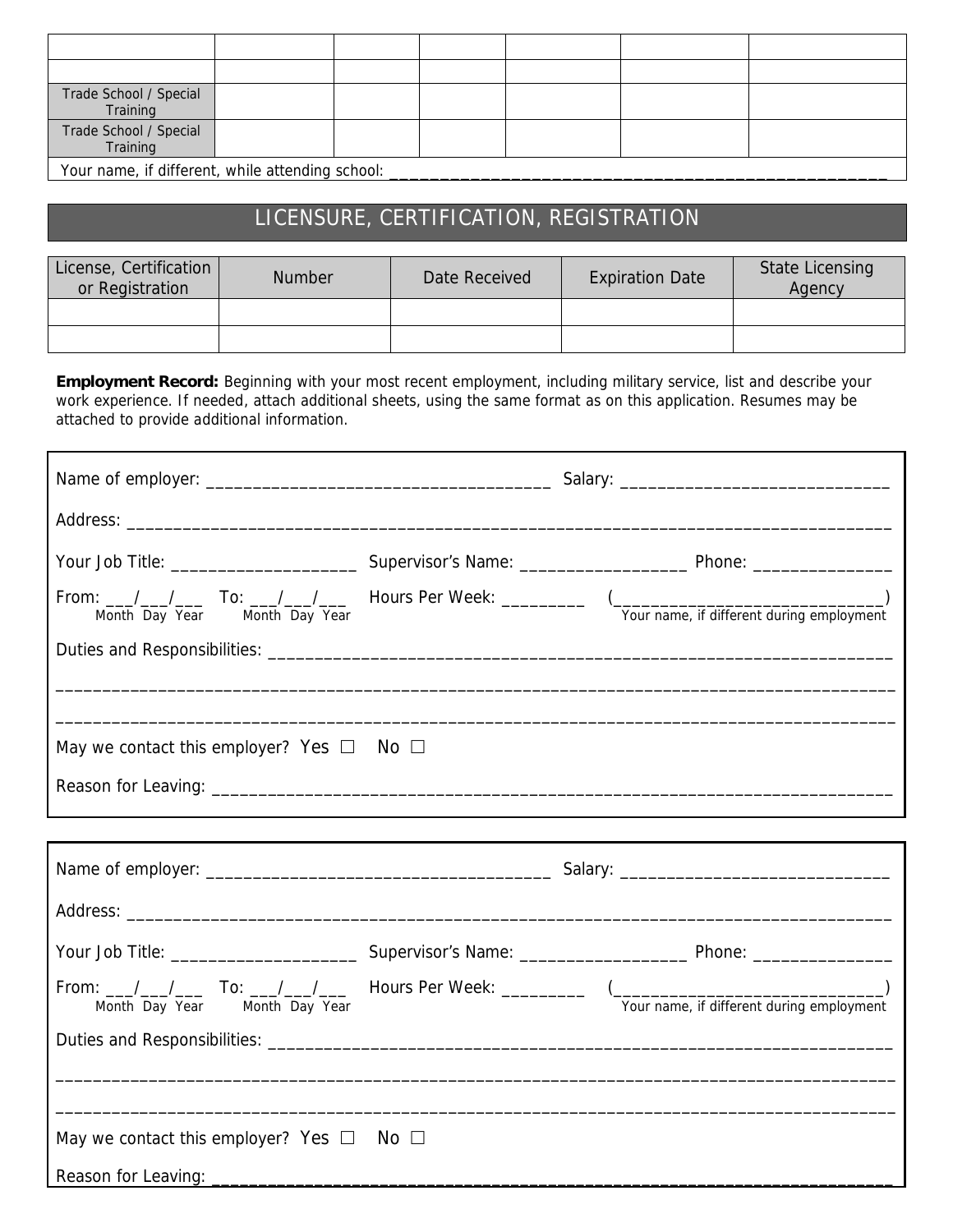| Month Day Year Month Day Year                      | From: __/__/___ To: __/__/___ Hours Per Week: _________ (_______________________<br>Your name, if different during employment |
|----------------------------------------------------|-------------------------------------------------------------------------------------------------------------------------------|
|                                                    |                                                                                                                               |
|                                                    |                                                                                                                               |
| May we contact this employer? Yes $\Box$ No $\Box$ |                                                                                                                               |
|                                                    |                                                                                                                               |

References: Please include at least two professional references, i.e. those who are not friends or relatives.

| Address:                                                                                                       | Address: |
|----------------------------------------------------------------------------------------------------------------|----------|
|                                                                                                                |          |
|                                                                                                                |          |
|                                                                                                                |          |
|                                                                                                                |          |
| Name: 2008 2009 2010 2020 2021 2022 2023 2024 2022 2022 2023 2024 2022 2023 2024 2022 2023 2024 2022 2023 2024 |          |
| Address:                                                                                                       | Address: |
|                                                                                                                |          |
|                                                                                                                |          |
|                                                                                                                |          |
|                                                                                                                |          |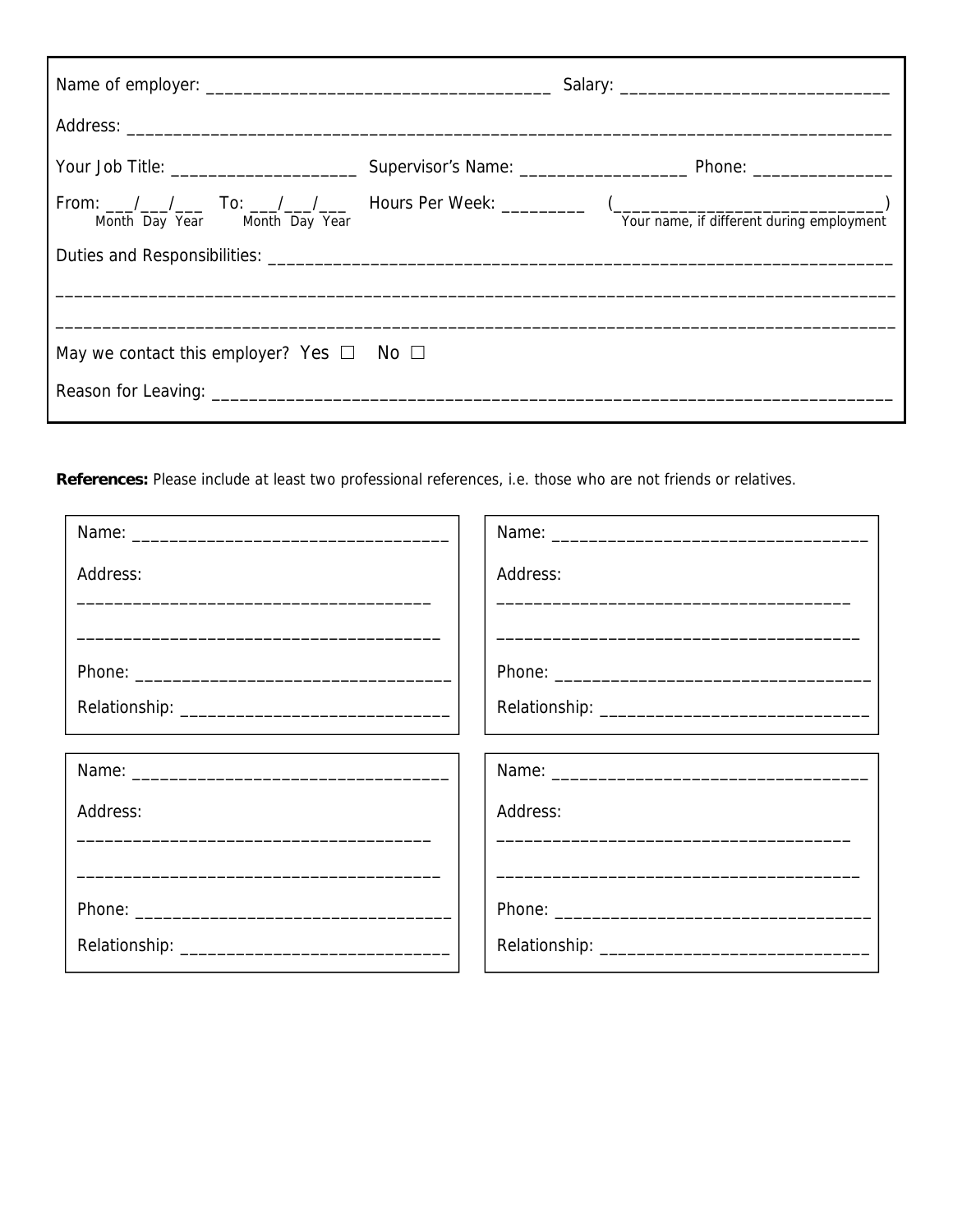**Other Accomplishments:** Concisely summarize any specialized trainings, skills, and/or personal characteristics that may qualify you as being able to perform the position in which you are applying. Include any relevant job related accomplishments, professional distinctions, additional certifications (i.e. CPR/First Aid), or verifiable volunteer work. You may attach additional sheets if necessary.

#### $\blacksquare$ **rewrewre**

Have you been provided with a copy of the job description for this position? Yes  $\Box$  No  $\Box$ 

Are you capable of performing the duties of the job to which you are applying with or without reasonable accommodation? Yes *덴* No *민*